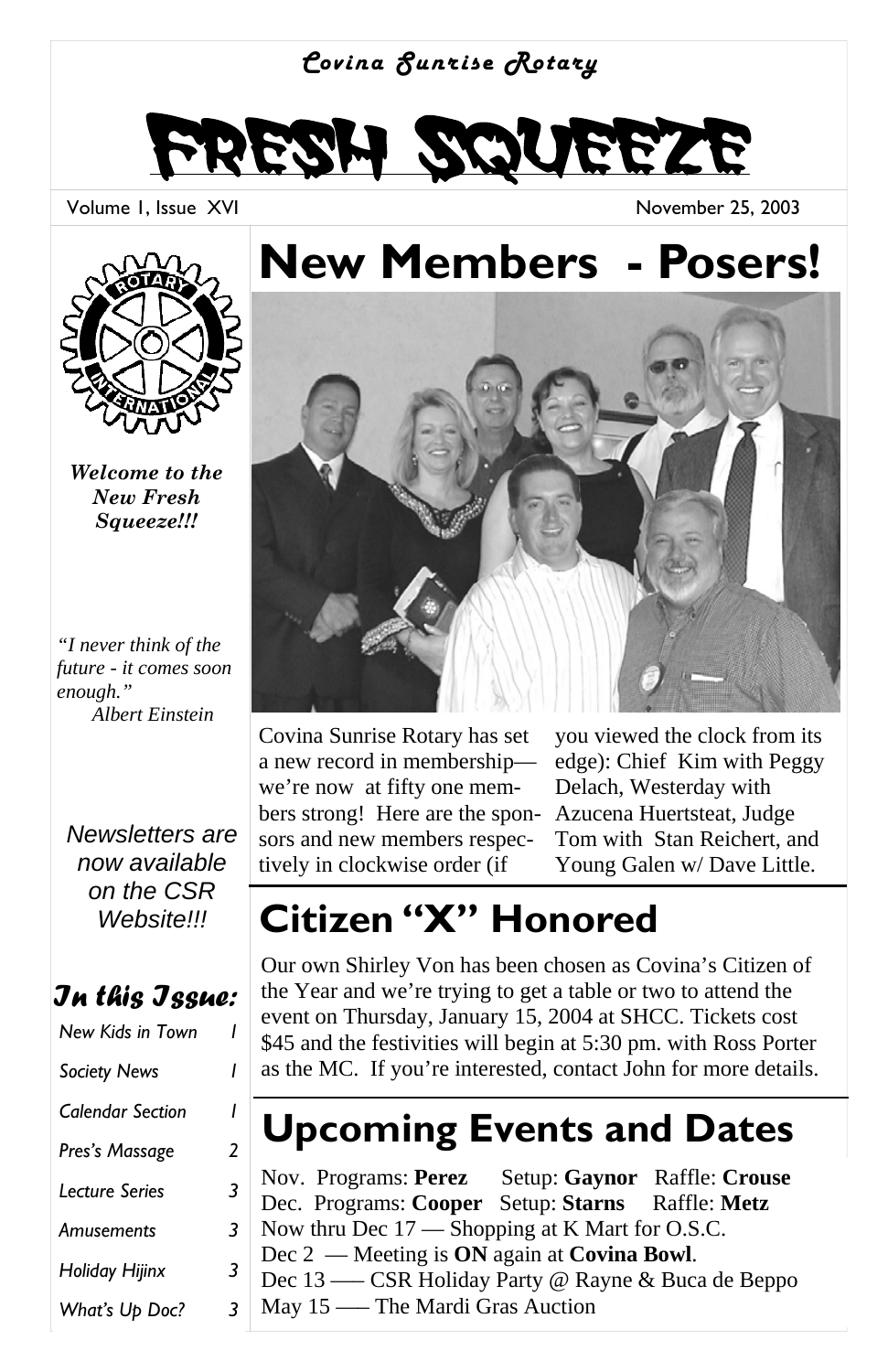# **The President's Massage**

Holiday Season is here. It's that time of the year to look back and give thanks for everything that has happened to us. (Some of us are thankful for football teams and some us aren't.) We, as a club and individually, have a lot to be thankful for. Continue to "Lend a Hand". Today we will be conducting elections for next next year's club leaders. Good luck to everyone running. Thank you Robert Potter for filling in for the speaker last meeting. Thank you Hugh for stepping up last week and pitch hitting for the Finemaster. Speaking of the Finemaster and his lovely assistant, they need some serious help with OSC. Please call and offer yourself for a few hours. Even if you can only go for a couple of hours, some is better than nothing. This time of the year is why we all work so hard at our Rotary fundraisers, take some time out of your schedule and see the hearts that we as a club touch. Spending some time at K-Mart will remind you why we do what we do.

Please plan on attending our Holiday Party December 13, see Robert Avila or Terry Wysocki for more details. We are trying to get enough people interested in taking a bus. Sounds like a fun time will be had again. The deadline is approaching on getting your money in for the Wheelchair distribution in Puerto Vallarta. You need to get a 10% deposit in by November 28. This can be a great opportunity to see your international donations at work.



Congratulations to Shirley Von for being selected "Citizen of the Year", we are very proud of you. Shirley's big night of honor is January 15 2004 5:30pm here at South Hills Country Club. Please mark you calendar and plan on attending. Please see me to arrange for tickets. "But of course officer, I was listen-

ing": The Lady Golfers of South Hills Country Club are taking over the clubhouse next week and we need to find accommodations for next Tuesday's meeting, December 2. We were going to meet with the West Covina Sunrise Club but they got a bigger name to come through. **Next Tuesday December 2nd we will be meeting at the Covina Bowl.** As an added bonus, we won't be seeing me at next week's meeting. Madame X will be stepping in to help me out because the First Lady and I are off to New York City to catch a Rotary meeting. Have a great Thanksgiving! Our best thoughts and wishes are with you and your family!

—– John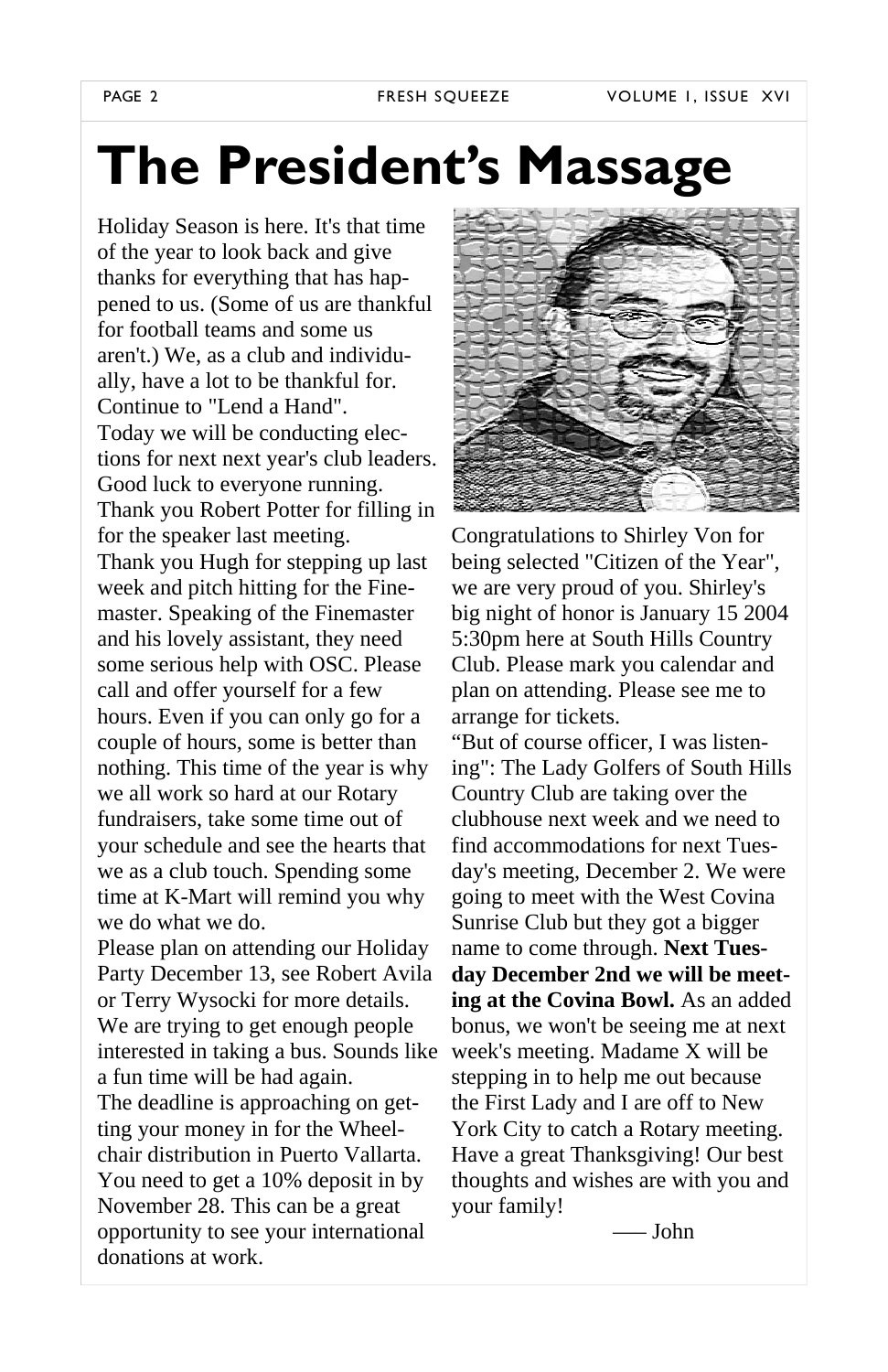# **Today's Program:**

**Rick Auerbach** from the Los Angeles County Tax Assessor's Office will explain why paying taxes is patriotic, easy, and fun.

## **Worst Joke of the Week**

How do you change a fruit into a vegetable? (answer on page 4)

## **Evidence Found That New Cars Draw Chicks**





Don Crouse claims that his car is now paid off and gets good mileage in addition to having classic looks. Unfortunately, we couldn't find any girls that would pose with him.

## **Holiday Party Plans**

The CSR Holiday Party will be held on December 13th starting at 4:30pm at Rayne for Boline's cocktails then off to Brea and Buca de Beppo at 630pm. We'll cap off the evening at 9:30 with a Comedy Club show. We'll be passing around a signup sheet to check interest in getting a bus for the occasion. Let us know if you're interested or see Robert Avila for more information.

## **Medical News**

For those interested in the Mobile Ultra Sound Unit that was described in a recent Rotary presentation, it will be at the Albertson's parking lot on Grand at Covina Boulevard, December 1-15th. To schedule an appointment, please call (800) 990-5721, 8 am. to 8 pm.